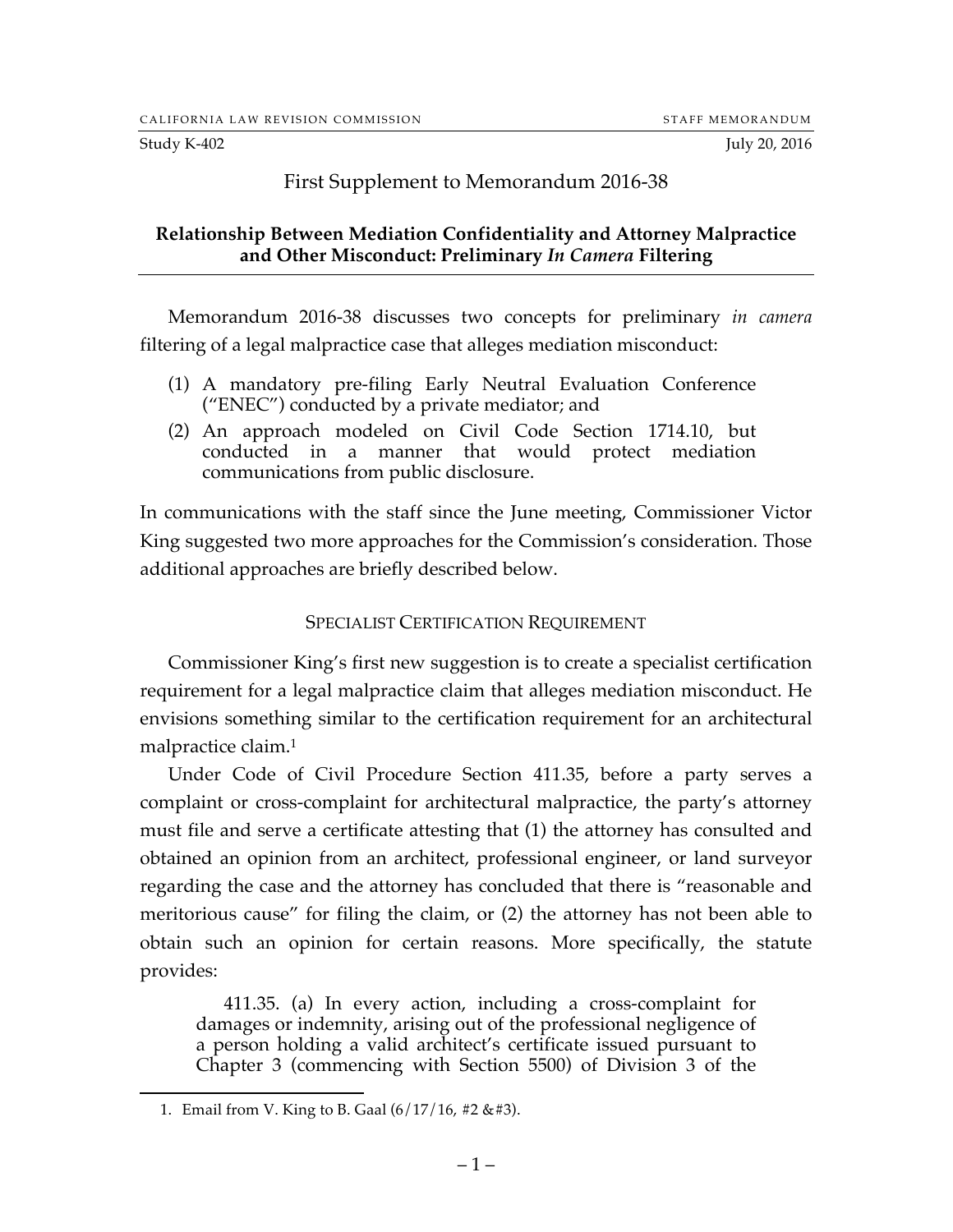Business and Professions Code, or of a person holding a valid registration as a professional engineer issued pursuant to Chapter 7 (commencing with Section 6700) of Division 3 of the Business and Professions Code, or a person holding a valid land surveyor's license issued pursuant to Chapter 15 (commencing with Section 8700) of Division 3 of the Business and Professions Code on or before the date of service of the complaint or cross-complaint on any defendant or cross-defendant, the attorney for the plaintiff or cross-complainant shall file and serve the certificate specified by subdivision (b).

(b) A certificate shall be executed by the attorney for the plaintiff or cross-complainant declaring one of the following:

(1) That the attorney has reviewed the facts of the case, that the attorney has consulted with and received an opinion from at least one architect, professional engineer, or land surveyor who is licensed to practice and practices in this state or any other state, or who teaches at an accredited college or university and is licensed to practice in this state or any other state, in the same discipline as the defendant or cross-defendant and who the attorney reasonably believes is knowledgeable in the relevant issues involved in the particular action, and that the attorney has concluded on the basis of this review and consultation that there is reasonable and meritorious cause for the filing of this action. The person consulted may not be a party to the litigation. The person consulted shall render his or her opinion that the named defendant or crossdefendant was negligent or was not negligent in the performance of the applicable professional services.

(2) That the attorney was unable to obtain the consultation required by paragraph (1) because a statute of limitations would impair the action and that the certificate required by paragraph (1) could not be obtained before the impairment of the action. If a certificate is executed pursuant to this paragraph, the certificate required by paragraph (1) shall be filed within 60 days after filing the complaint.

(3) That the attorney was unable to obtain the consultation required by paragraph (1) because the attorney had made three separate good faith attempts with three separate architects, professional engineers, or land surveyors to obtain this consultation and none of those contacted would agree to the consultation.

(c) Where a certificate is required pursuant to this section, only one certificate shall be filed, notwithstanding that multiple defendants have been named in the complaint or may be named at a later time.

(d) Where the attorney intends to rely solely on the doctrine of "res ipsa loquitur," as defined in Section 646 of the Evidence Code, or exclusively on a failure to inform of the consequences of a procedure, or both, this section shall be inapplicable. The attorney shall certify upon filing of the complaint that the attorney is solely relying on the doctrines of "res ipsa loquitur" or failure to inform of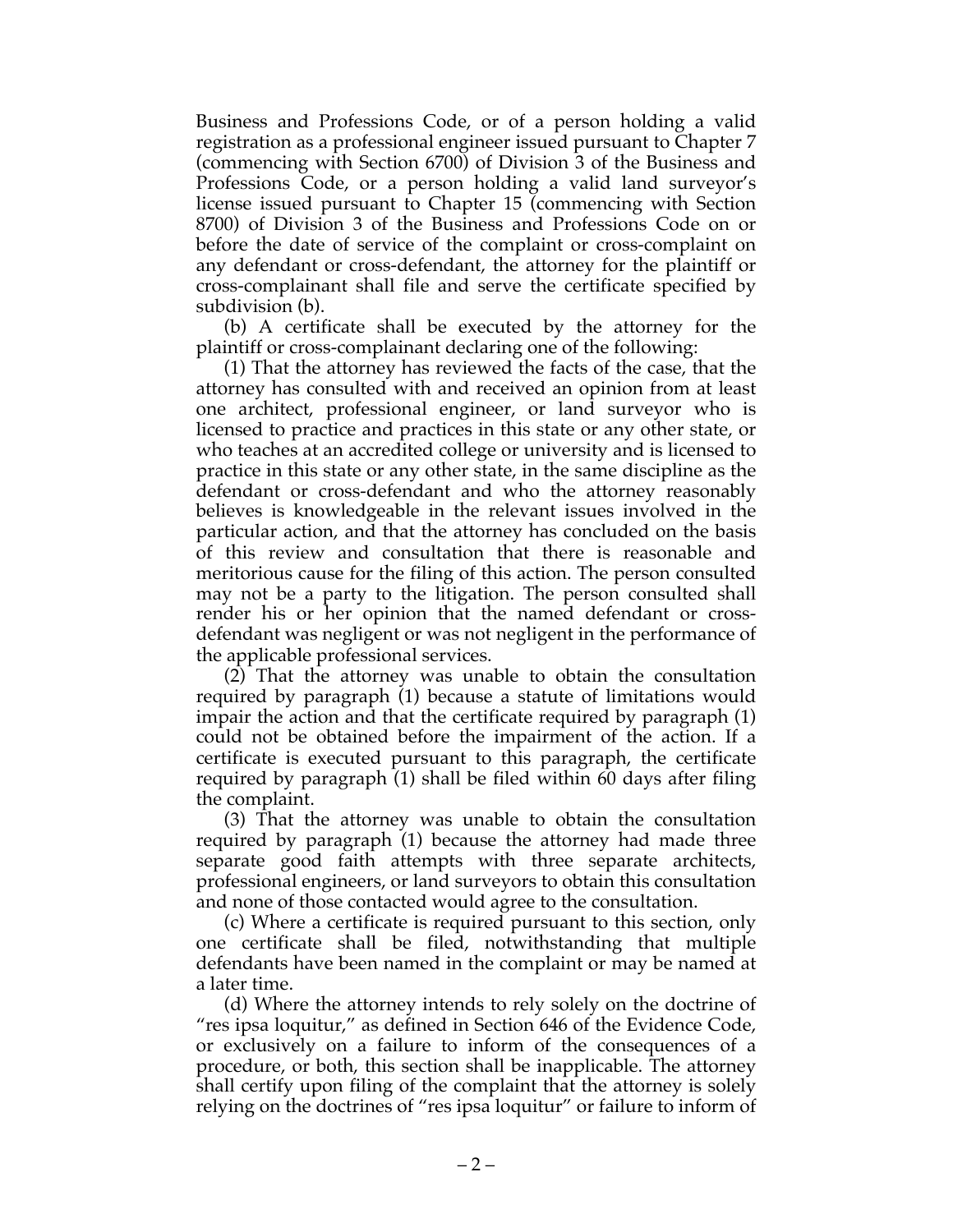the consequences of a procedure or both, and for that reason is not filing a certificate required by this section.

(e) For purposes of this section, and subject to Section 912 of the Evidence Code, an attorney who submits a certificate as required by paragraph (1) or (2) of subdivision (b) has a privilege to refuse to disclose the identity of the architect, professional engineer, or land surveyor consulted and the contents of the consultation. The privilege shall also be held by the architect, professional engineer, or land surveyor so consulted. If, however, the attorney makes a claim under paragraph (3) of subdivision (b) that he or she was unable to obtain the required consultation with the architect, professional engineer, or land surveyor, the court may require the attorney to divulge the names of architects, professional engineers, or land surveyors refusing the consultation.

(f) A violation of this section may constitute unprofessional conduct and be grounds for discipline against the attorney, except that the failure to file the certificate required by paragraph (1) of subdivision (b), within 60 days after filing the complaint and certificate provided for by paragraph (2) of subdivision (b), shall not be grounds for discipline against the attorney.

(g) The failure to file a certificate in accordance with this section shall be grounds for a demurrer pursuant to Section 430.10 or a motion to strike pursuant to Section 435.

(h) Upon the favorable conclusion of the litigation with respect to any party for whom a certificate of merit was filed or for whom a certificate of merit should have been filed pursuant to this section, the trial court may, upon the motion of a party or upon the court's own motion, verify compliance with this section, by requiring the attorney for the plaintiff or cross-complainant who was required by subdivision (b) to execute the certificate to reveal the name, address, and telephone number of the person or persons consulted with pursuant to subdivision (b) that were relied upon by the attorney in preparation of the certificate of merit. The name, address, and telephone number shall be disclosed to the trial judge in an in-camera proceeding at which the moving party shall not be present. If the trial judge finds there has been a failure to comply with this section, the court may order a party, a party's attorney, or both, to pay any reasonable expenses, including attorney's fees, incurred by another party as a result of the failure to comply with this section.

(i) For purposes of this section, "action" includes a complaint or cross-complaint for equitable indemnity arising out of the rendition of professional services whether or not the complaint or crosscomplaint specifically asserts or utilizes the terms "professional negligence" or "negligence."2

 <sup>2.</sup> For a similar New York statute applicable to medical, dental and podiatric malpractice actions, see N.Y. C.P.L.R. 3012-a. In enacting that requirement, the New York Legisature found that "requiring certificates of merit in medical and dental malpractice actions, together with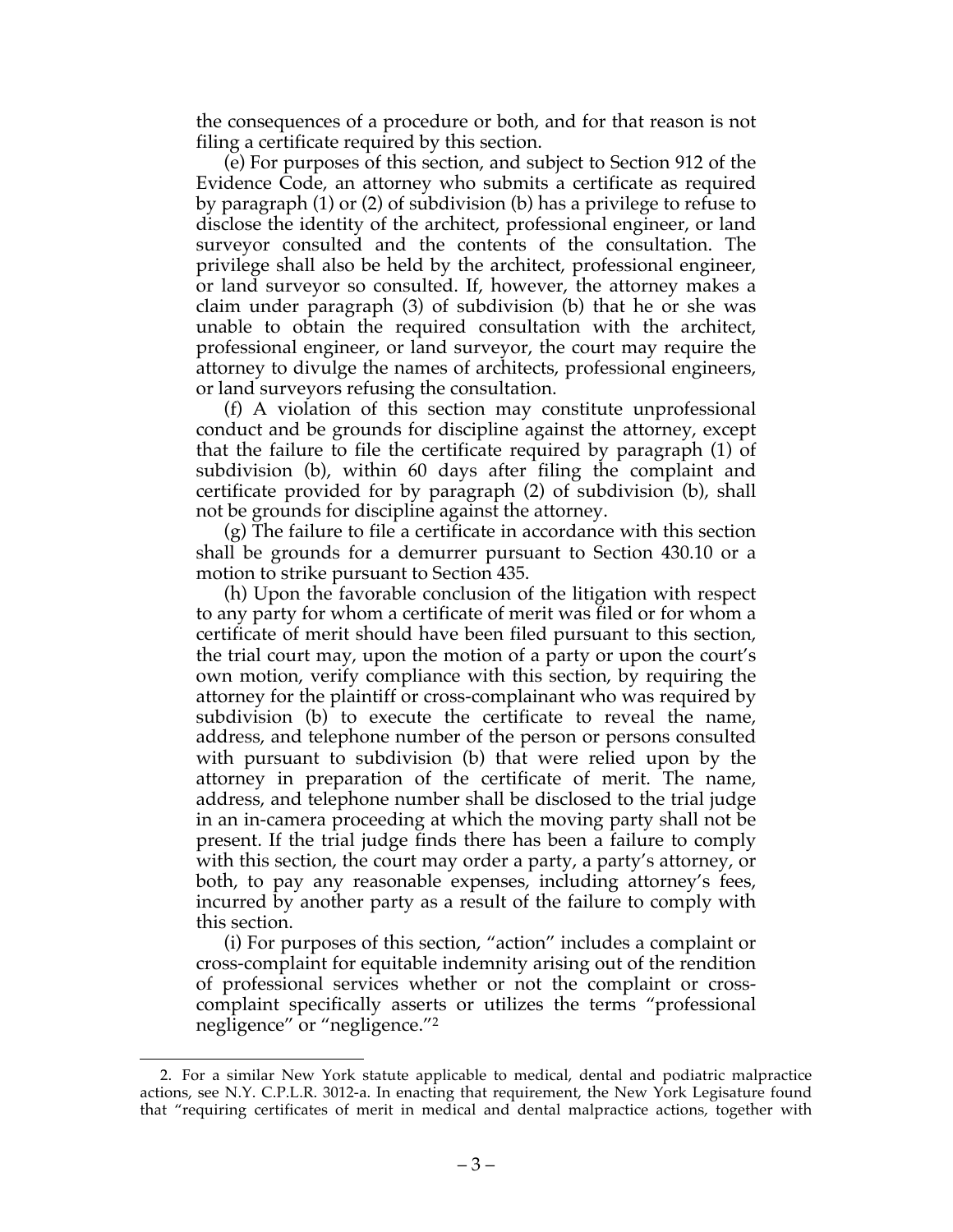Commissioner King suggested enacting a similar provision to fit the mediation context, which would track the language of Section 411.35 with revisions as shown in strikeout and underscore below:

(a) In every action<del>, including a cross complaint for damages or</del> indemnity, arising out of the professional negligence of a person holding a valid architect's certificate issued pursuant to Chapter 3 (commencing with Section 5500) of Division 3 of the Business and Professions Code, or of a person holding a valid registration as a professional engineer issued pursuant to Chapter 7 (commencing with Section 6700) of Division 3 of the Business and Professions Code, or a person holding a valid land surveyor's license issued pursuant to Chapter 15 (commencing with Section 8700) of Division 3 of the Business and Professions Code on or alleging attorney liability for misconduct or professional negligence in the context of a mediation, before the date of service of the complaint or crosscomplaint on any defendant or cross-defendant, the attorney for the plaintiff or cross-complainant shall file and serve the certificate specified by subdivision (b).

(b) A certificate shall be executed by the attorney for the plaintiff or cross-complainant declaring one of the following:

(1) That the attorney has reviewed the facts of the case, that the attorney has consulted with and received an opinion from at least one architect, professional engineer, or land surveyor State Bar certified legal malpractice specialist who is licensed to practice and practices in this state or any other state, or who teaches at an accredited college or university and is licensed to practice <u>law</u> in this state or any other state, in the same discipline as the defendant or cross-defendant and who the attorney reasonably believes is knowledgeable in the relevant issues involved in the particular action, and that the attorney has concluded on the basis of this review and consultation that there is reasonable and meritorious cause for the filing of this action. The person consulted may not be a party to the litigation. The person consulted shall render his or her opinion that the named defendant or cross-defendant, in the context of a mediation, (i) had engaged or not engaged in misconduct or (ii) was negligent or was not negligent in the performance of the applicable professional services.

(2) That the attorney was unable to obtain the consultation required by paragraph (1) because a statute of limitations would impair the action and that the certificate required by paragraph (1) could not be obtained before the impairment of the action. If a certificate is executed pursuant to this paragraph, the certificate required by paragraph (1) shall be filed within 60 days after filing the complaint.

similar reforms enacted previously, will improve the quality of medical malpractice adjudications and deter the commencement of frivolous cases." N.Y. Laws 1986, ch. 266, § 1.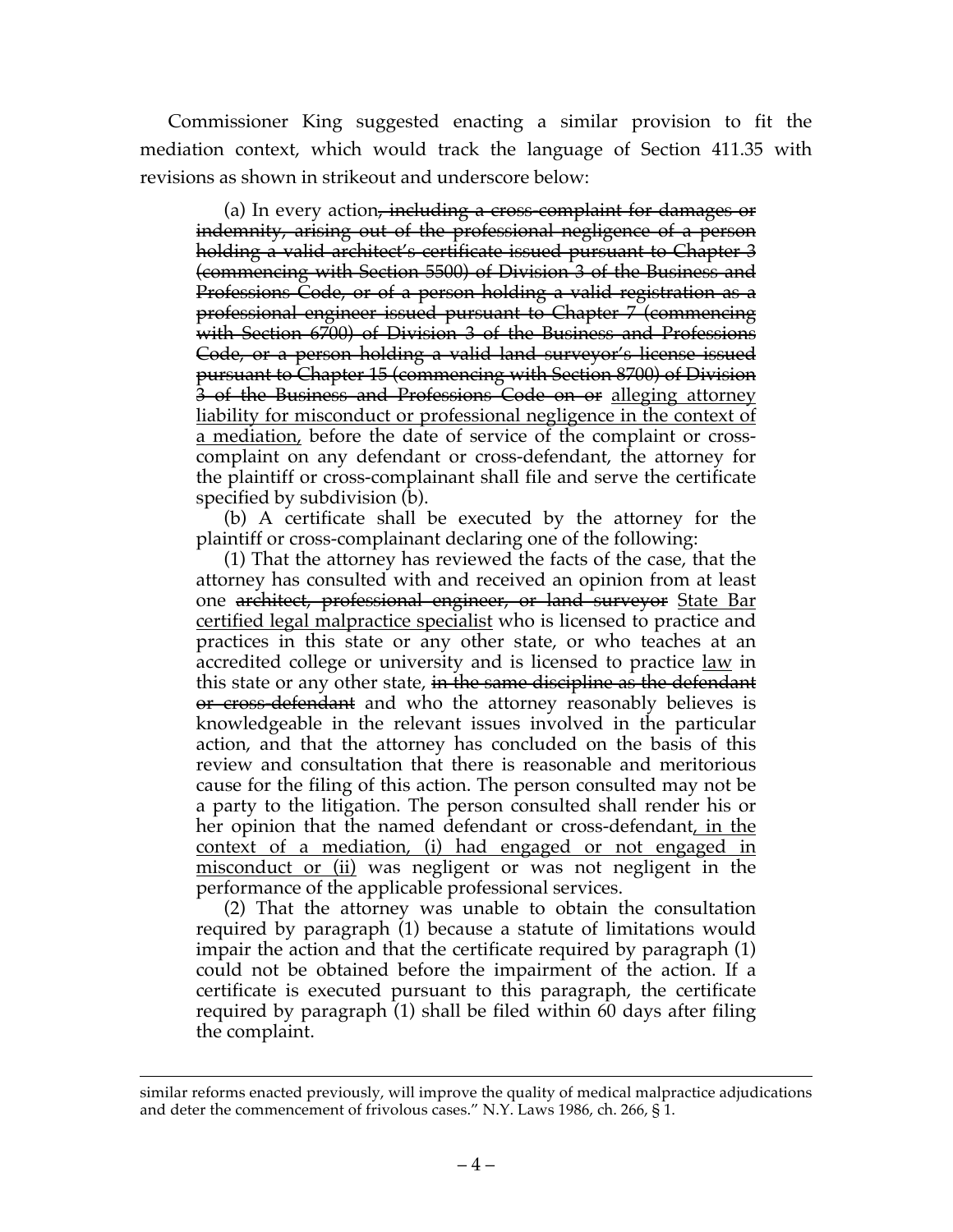(3) That the attorney was unable to obtain the consultation required by paragraph (1) because the attorney had made three separate good faith attempts with three <del>separate architects,</del> professional engineers, or land surveyors certified legal malpractice specialists to obtain this consultation and none of those contacted would agree to the consultation.

(c) Where a certificate is required pursuant to this section, only one certificate shall be filed, notwithstanding that multiple defendants have been named in the complaint or may be named at a later time.

(d) Where the attorney intends to rely solely on the doctrine of "res ipsa loquitur," as defined in Section 646 of the Evidence Code, or exclusively on a failure to inform of the consequences of a procedure, or both, this section shall be inapplicable. The attorney shall certify upon filing of the complaint that the attorney is solely relying on the doctrines of "res ipsa loquitur" or failure to inform of the consequences of a procedure or both, and for that reason is not filing a certificate required by this section.

(e) For purposes of this section, and subject to Section 912 of the Evidence Code, an attorney who submits a certificate as required by paragraph (1) or (2) of subdivision (b) has a privilege to refuse to disclose the identity of the architect, professional engineer, or land surveyor consulted certified legal malpractice specialist and the contents of the consultation. The privilege shall also be held by the architect, professional engineer, or land surveyor certified legal malpractice specialist so consulted. If, however, the attorney makes a claim under paragraph (3) of subdivision (b) that he or she was unable to obtain the required consultation with the architect, professional engineer, or land surveyor certified legal malpractice specialist, the court may require the attorney to divulge the names of architects, professional engineers, or land surveyors certified legal malpractice specialists refusing the consultation.

(f) A violation of this section may constitute unprofessional conduct and be grounds for discipline against the attorney, except that the failure to file the certificate required by paragraph (1) of subdivision (b), within 60 days after filing the complaint and certificate provided for by paragraph (2) of subdivision (b), shall not be grounds for discipline against the attorney.

(g) The failure to file a certificate in accordance with this section shall be grounds for a demurrer pursuant to Section 430.10 or a motion to strike pursuant to Section 435.

(h) Upon the favorable conclusion of the litigation with respect to any party for whom a certificate of merit was filed or for whom a certificate of merit should have been filed pursuant to this section, the trial court may, upon the motion of a party or upon the court's own motion, verify compliance with this section, by requiring the attorney for the plaintiff or cross-complainant who was required by subdivision (b) to execute the certificate to reveal the name, address, and telephone number of the person or persons consulted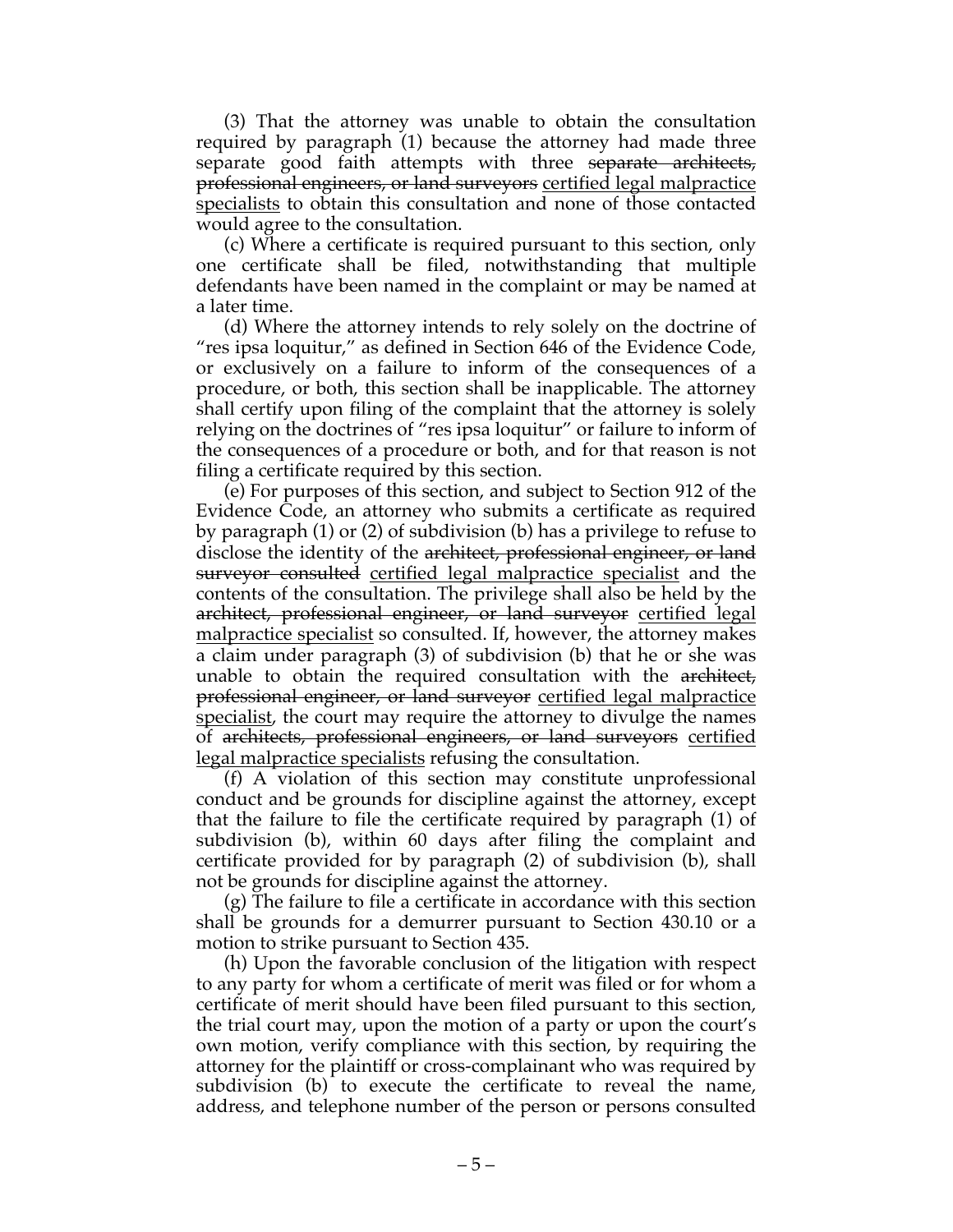with pursuant to subdivision (b) that were relied upon by the attorney in preparation of the certificate of merit. The name, address, and telephone number shall be disclosed to the trial judge in an in-camera proceeding at which the moving party shall not be present. If the trial judge finds there has been a failure to comply with this section, the court may order a party, a party's attorney, or both, to pay any reasonable expenses, including attorney's fees, incurred by another party as a result of the failure to comply with this section.

(i) For purposes of this section, "action" includes a complaint or cross-complaint for equitable indemnity arising out of the rendition of professional services whether or not the complaint or crosscomplaint specifically asserts or utilizes the terms "professional negligence" or "negligence."

#### (j) This section shall not be applicable to State Bar disciplinary action.3

In addition, Commissioner King suggested adding provisions to the Evidence Code to (1) permit a plaintiff to breach confidentiality for the limited purposes of obtaining the certification, and (2) extend the confidentiality requirement to bind a specialist who is consulted pursuant to the certification requirement.4

# **Would the Commission like the staff to further investigate this type of approach?**

# SELF-CERTIFICATION WITHOUT CONSULTING SPECIALIST

Commissioner King also suggested the possibility of a self-certification requirement, such as the following:

Any pleading alleging attorney misconduct or professional negligence in the context of mediation shall be verified and accompanied by an affidavit of the party or counsel stating that there are reasonable grounds to bring the proceeding.<sup>5</sup>

As compared to the preceding suggestion, this type of approach would be less burdensome for a potential plaintiff, because it would not entail consultation with a State Bar certified legal malpractice specialist.

 <sup>3.</sup> Email from V. King to B. Gaal (6/18/16, #1). In the first sentence of paragraph (b)(1), the staff made a few technical revisions of Commissioner King's suggested language.

<sup>4.</sup> Email from V. King to B. Gaal (6/18/16, #5).

<sup>5.</sup> Email from V. King to B. Gaal (6/18/16, #3).